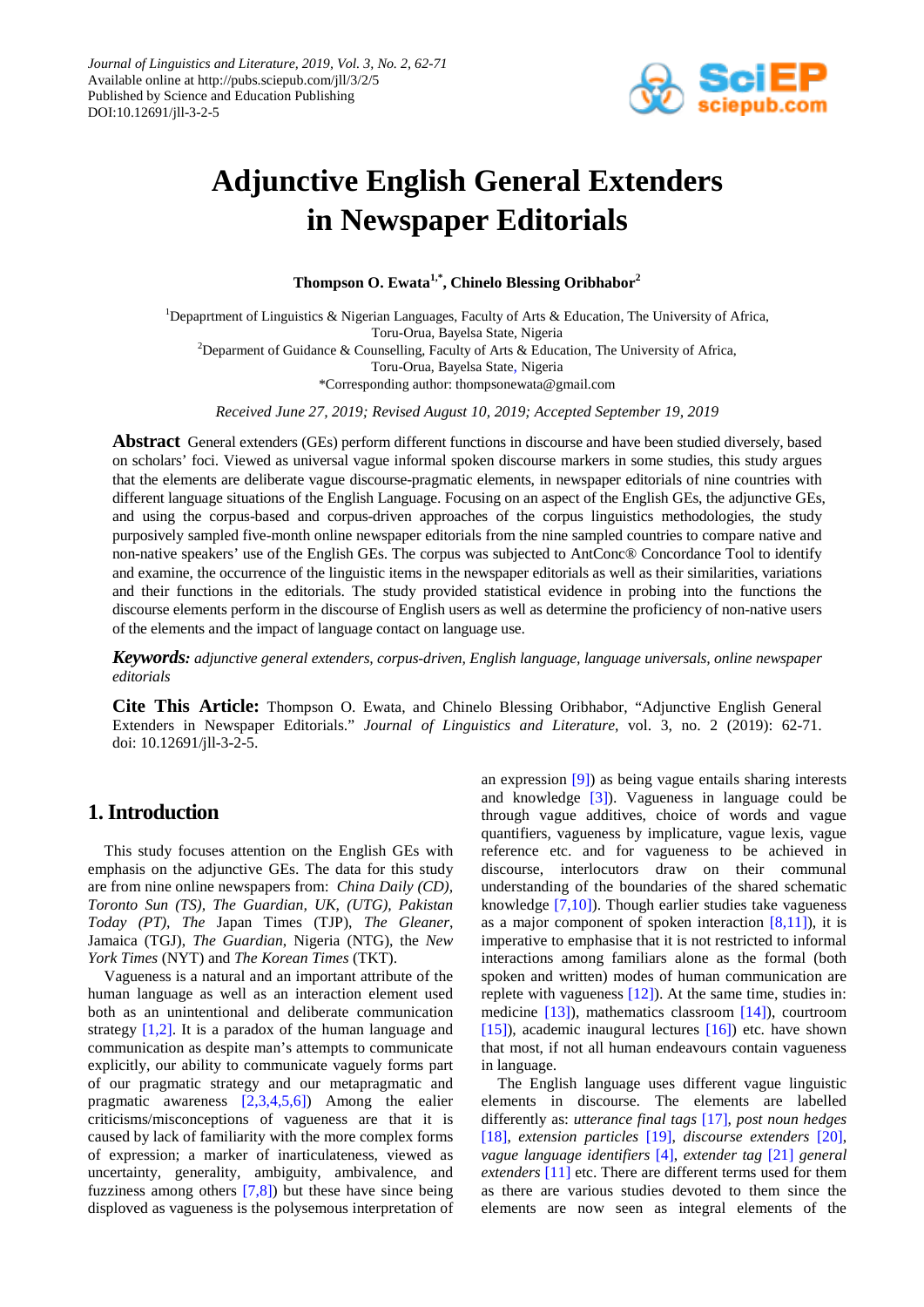linguistic system [\[22\]\)](#page-8-18). This study adopts [\[11\]](#page-8-17) terminology, general extenders not for any particular reason as different terms exist. It focuses on the use of the English GEs among the native and non-natives users of English who are either members of the defunct colonial empire of Britain or those who have come to see the importance of English in world affairs and thus use it as a lingua franca. [\[23\]](#page-8-19) describes these non-native users as *outer* and *expanding* circles. The sample of language on focus is from the newspaper editorials. The language use in newspaper editorials is taken very seriously by the newspapers houses as their editorials portray them to the world. Every newspaper worthy of the name would use no other language form than the norm providing (inner circle) variety.

The study investigated nine purposively sampled newspaper editorials from nine countries with different language situations; as inner, outer and expanding circles users of English with the objectives to:

- i. identify adjunctive GEs used in the newspaper editorials
- ii. illustrate that the identified adjunctive GEs are deliberate vague discourse elements
- iii. determine the frequency of use of the identified adjunctive GEs in the newspaper editorials
- iv. explain the pragmatic functions of the identified adjunctive GEs in the newspaper editorials.
- v. show if the adjunctive GEs usage are determined by social factors.
- vi. determine if native and non-native users of English use the adjunctive GEs with the same frequency
- vii. show if the adjunctive GEs used by the non-natives are users' own linguistic creations/innovations or not
- viii. to ascertain of the human communication through the use of the English AGEs is explicit always among users of English in Nigeria by gender
- ix. to find out if the English AGEs in the sampled newspaper editorials make the editorials inexplicit among first undergraduates in terms of their types of school

To achieve these objectives, the following research questions would be addressed:

- i. what are the adjunctive GEs identified in the newspaper editorials?
- ii. are the adjunctive GEs deliberate vague discouse elements?
- iii. what is the frequency of usage of the adjunctive GEs in the newspaper editorials, on country by country basis?
- iv. do the adjunctive GEs perform pragmatic specific functions in discourse?
- v. are the usage of the adjunctive GEs "conditioned by social factors" as ascribed by earlier scholars?
- vi. are there differences in the rate of use of the English adjunctive GEs among native and non-native users of English ?
- vii. are there differences in the English adjunctive GEs used by the native and non-native speakers?
- viii. Is the human communication through the use of the English AGEs explicit always among users of English in Nigeria by gender?

ix. Does the English AGEs in the sampled newspaper editorials make the editorials inexplicit among first undergraduates in terms of their types of school?

In addition to the objectives and research questions, two hypotheses are drawn from the last two research questions:

- Ho. 1: The human communication through the use of the English adjunctive GEs is not explicit all the time among the users of English in Nigeria on the basis of gender.
- Ho. 2: The English adjunctive GEs in the sampled newspaper editorials do not make the editorials inexplicit among first year undergraduate students in the federal, state and private universities in Nigeria.

# **2. Significance of the Study**

Since the English language became a world language used by native and non-native speakers, arguments of whether the language is used appropriately or is conditioned by the linguistic creativity of users have risen. This study shall be of use to scholars in the field of variation studies as it compares use of the linguistic elements the three circles, of the English language, among native and non-native speakers. This study shall among other things help focus light on the *speech fellowship* debate and shall at the same time determine how native and non-native users of English use the English adjunctive GEs, in (newspaper editorial) discourse.

# **3. The English Adjunctive General Extenders(GEs)**

The linguistic items on focus are part of the "formulaic sequences" [\[24\]](#page-8-20) that encompasses a number of other categories introduced in early vague language literature (p. 2611) they are termed general extenders because they are nonspecific, and extend otherwise grammatically complete utterances [\[11\]](#page-8-17) to evoke multitude of possible elements in the set being thought/talked about belongs or with which it shares features [\[19,25,26\].](#page-8-13) **GEs** have been part of the English language as evidence dates from the Old and Middle English where they are termed "mystery features" [\[21,27\]](#page-8-16) and served as style markers as well as orality feature [\[27\].](#page-8-21) Unlike other pragmatic operators that GEs belong to, they are purposeful not optional or droppable elements in discourse [\[24\].](#page-8-20)

There are two types GEs, on the basis of the conjunctions they take: those beginning with *and*, followed by a noun phrase are called adjunctive GEs and those beginning with *or*, followed by a noun phrase are called disjunctive GEs [\[11\].](#page-8-17) Our attention in this study is limited to the adjunctive GEs. Examples of the elements in our nine-country include:

- 1. They pledge destruction of western *and all* infidel lives as an end in itself (UTG, 26 May, 2017) .
- 2. … after all, of both internal and foreign policies relating to security, terrorism, Afghanistan, *and all that* it entails (PT September 10, 2017).
- 3. ... this deceitful campaign ran aground by the narrowest of margins in the Senate thanks to the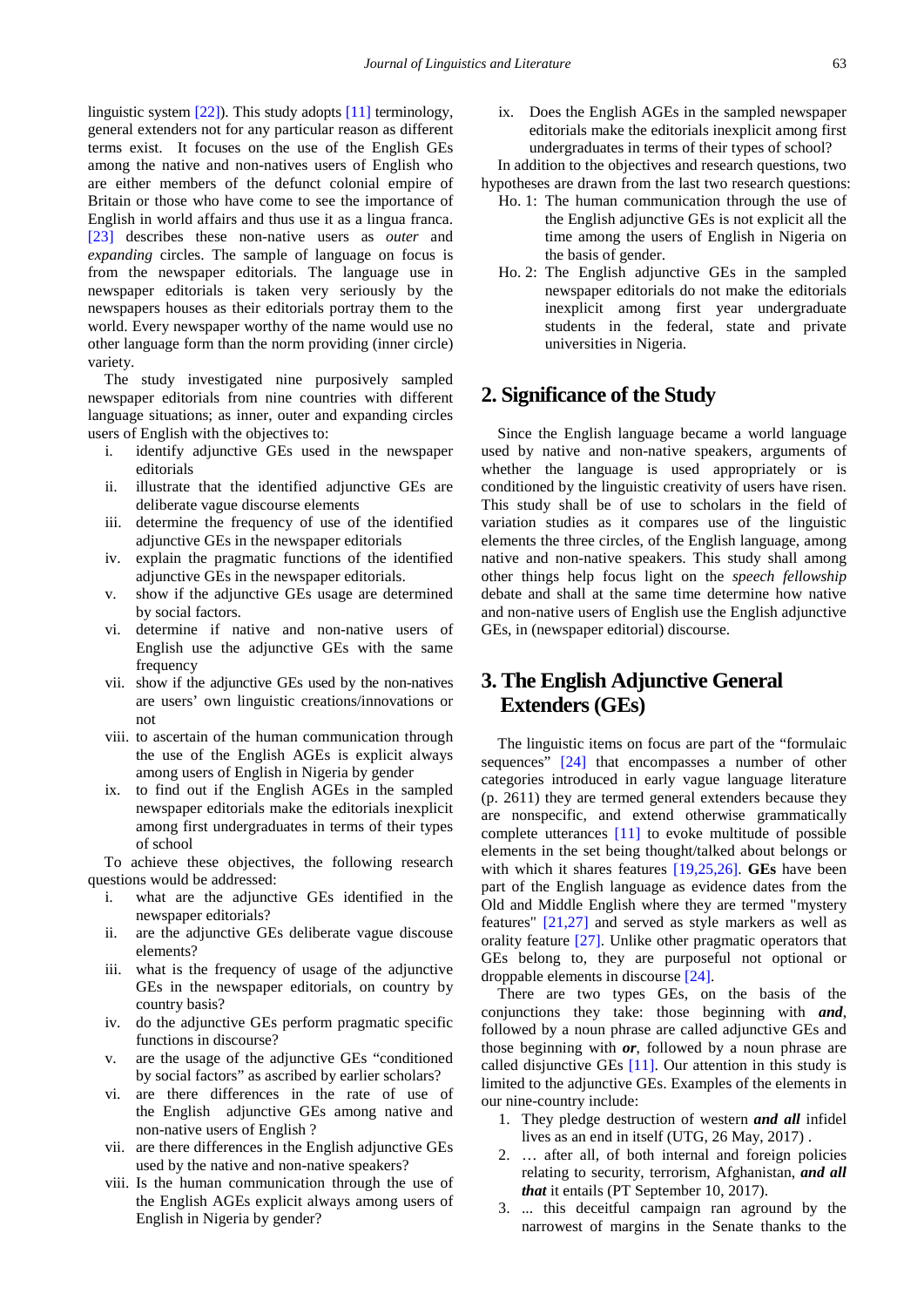three Republicans *and all* 48 Democrats and independents (NYT, July 28, 2017).

- 4. Nearly eight out of 10 Jamaicans believe the country to be corrupt and a high level of suspicion, heading towards, or at nearly that level, pervades most national institutions - the legislature, the police, the civil service, *etc* (TGJ, January 5, 2017).
- 5. … the relevant federal agencies will have to face the laborious and uncertain process of writing new rules *and whatever* court challenges those rules bring (NYT, May 8, 2017).
- 6. … PPP refusing to play along at all, and Jamaat e Islami *and the like* also disagreeing… (PT, August 25, 2017)

Though there are exceptions to this form as *and so on/and so forth* deviate from the conjunction + noun phrase, they have no noun phrases [\[10\].](#page-8-22) 

- 7. The attributes of the other breeds for quality, early maturity, *and so on*, are still there ... (TGJ, May 25, 2017)
- 8. … they can make sense of written texts and can write the names of people *and things* in their environment (NTG, 23 February, 2017)

GEs are syntactically conjoined to utterances and thus are part of sentence structure as they typically occur in clause-final position [\[11\];](#page-8-17)

- 1. the United States offers a number of important minerals like gold, coal, clay, copper, *and so on* (UTG, 28 April 2017).
- 2. … or reasons that had nothing to do with sound transportation planning *and everything* to do with nostalgia (TS, February 18, 2017).

yet there are exceptions here too as *and of thing(s)* is not necessarily clause final but clause-internally [\[10,25,26\]](#page-8-22) in our corpus, and all.. is found in clause initial position: and *and stuff,* may be in the process of becoming more flexible with regard to position [\[11\].](#page-8-17) This makes [\[28\]](#page-8-23) say GEs are "'slippery' since they can be realised in many different ways". [\[25\]](#page-8-24) hold that prototypical GEs follow a basic template where a connector is required, a quantifier and/or a generic is necessary, and the comparative is optional. They go on to add:

The first element in the GE construction is a conjunction, either *and* or *or*, typically followed by a quantifier such as *all*, *every*, *and*/or *some*. Occasionally no connector appears ... The third element is a generic noun, such as thing or stuff. Last, an optional comparative appears either at the end of the construction, as in *and stuff like that*, or in the middle, as in *and that kind of stuff*. (p. 336-7).

| Connector | <b>Quantifier</b> | Generic           | Comparative    |
|-----------|-------------------|-------------------|----------------|
| and       | all               | $\text{thing}(s)$ | like that      |
| or        | every             | stuff             | sort of        |
|           | some              | people            | kind of        |
|           | any               | one               | type of        |
|           | the               | where             | of that kind   |
|           | odd               | shit              | of that sort   |
|           | the               | crap              | of that type   |
|           | whole             | baloney           | around there   |
|           | no                |                   | to that effect |

**Figure 1.** Prototypical General Extender Form [\[25\]](#page-8-24)

But the greatest opportunity for Mr Trump *and others like* him to achieve (TGJ, May 2, 2017)

Due to this flexibility, we need to stress that different quantifiers could be used with the connectors, *and/or*: many, few, several, something/some, anything/any and nothing/no, everyone, everybody, everything, each etc.

Examples of the Ges flexibility with the connectors and the quantifiers they take in the corpus are:

- 11. The South China Sea disputes, which involve China *and some* ASEAN members … (*CD*, 2017- 11-14)
- 12. … Protectionism is always unfair for some producers *and many* consumers … (*TS*, April 19, 2017)
- 13. … credibility is that it rose with little mainstream radio support and few ad campaigns (UTG, 2 January, 2017).
- 14. ... ISIS, Al-Qaeda, Afghan Taliban *and several other* terrorist networks... (*PT*, November 6, 2017)
- 15. … be able to use these bases to challenge U.S. presence in the region, *and any* forces deployed to the islands …(*JT*, May 28, 2018)
- 16. … and instead act on the reality that no country alone can address the many challenges facing mankind, *and no* country can afford to act solely on self-interest (*CD*, 2017-10-26).
- 17. … crime against humanity asking only for an apology from Japan before she dies *and nothing* more (*KT*, 2018-01-09).
- 18. … in the 1970s for reasons that had nothing to do with sound transportation planning *and everything* to do with nostalgia (*TS*, February 18, 2017).
- 19. Once again, the majority has prevailed *and everybody* except for the lawmaker should be happy (*KT*, 2017-11-24).
- 20. … Convention Concerning the Protection of the World Cultural and Natural Heritage in 1985, *and each* country is allowed to nominate only two sites each year. (*CD*, 2017-07-11)
- 21. It is something that requires consensus from politicians *and all stakeholders* for the economic... (*TG*, February 25, 2017)

Brinton says the function the elements perform include: a) to mark various kinds of boundaries (to initiate or end a discourse or to effect a shift in topic), and

b) to assist in turn-taking in oral discourse or "chunking" (marking of episode or paragraph) in written discourse;and on the interpersonal level:

c) subjectively, to express speaker attitude, and

d) interactively, to achieve intimacy between speaker and addressee (for example, by appealing to the addressee or expressing shared or common knowledge) (p. 6).

From the perspective of [\[11\],](#page-8-17) the English GEs like other vague language elements perform different functions in discourse: they do not serve a predominantly referential function, but rather have a much more interpersonally defined role (p. 11). To her, the adjuctive GEs imply that there is more left unsaid than the information given thus calling the interlocutors to apply their shared knowledge. The disjunctive Ges, on the other hand, imply the existence of alternatives to the proposition given [\[29\].](#page-8-25) Other commentators attribute them to function as: to avoid unnecessary repetitions, confrontations, imposition by the speaker on the interlocutor(s), to express uncertainty,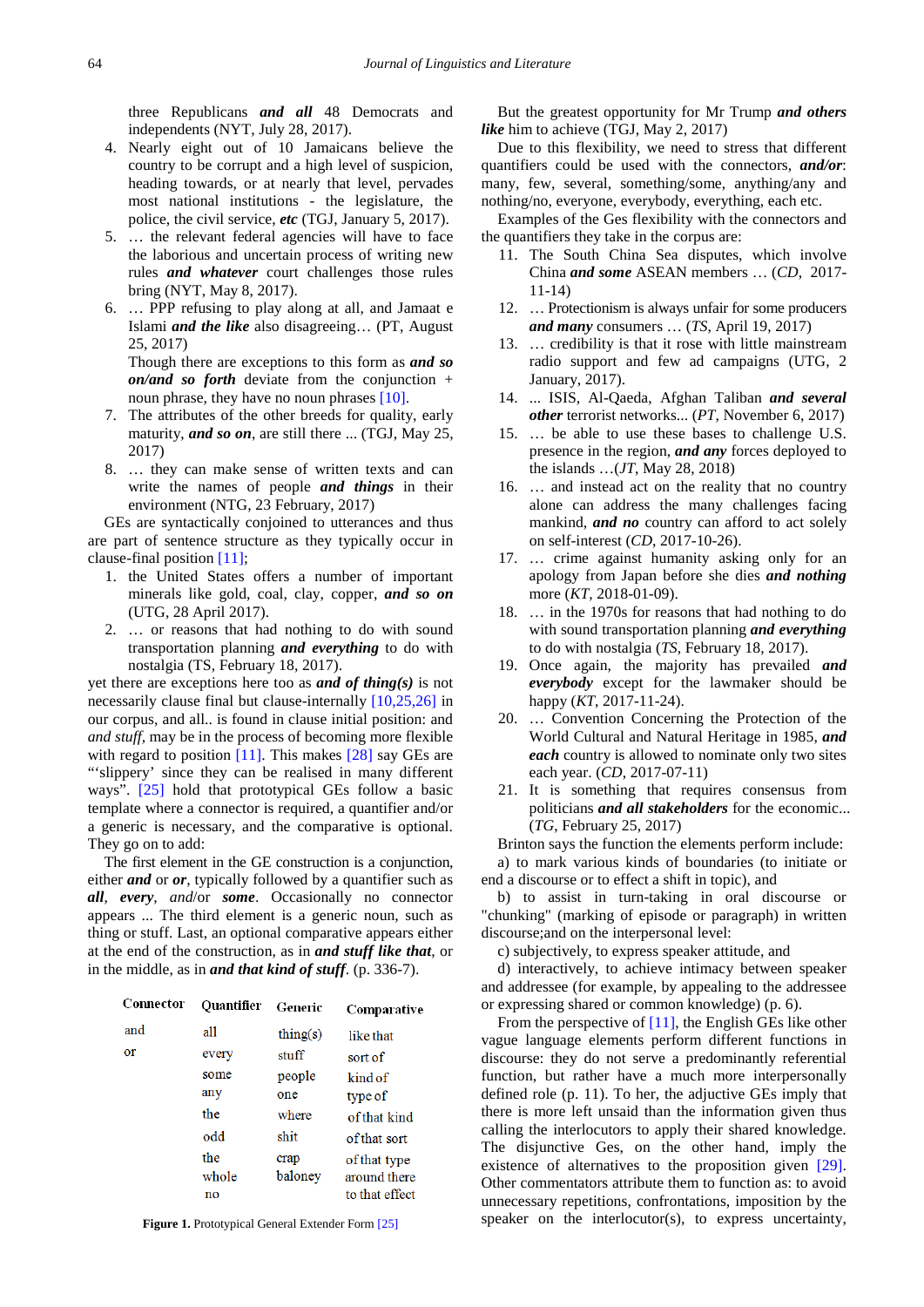invitation to a shared social space, creating in-group membership etc. while other scholars attribute to the multifunctionality of the GEs [\[30,31\].](#page-8-26) This study shall dwell solely on the adjunctive GEs.

#### **4. Theoretical Framework**

Since this study is about the use of the English language in different parts of the world, it is important to mention how these users come about the language. This brings us to the three concentric circles (inner, outer and expanding) of English speakers as proposed by [\[23\].](#page-8-19)

Users of English are either native or non-native speakers. The native speakers are those on the British Isles and those who moved in droves from the British Isles with the language as their mother tongue to North America and Caribbeans, South Africa, Australia and New Zealand [\[23\].](#page-8-19) The non-natives are those who came in contact with the language through the expansionism of the British interests to the continents of Africa and Asia and those who English came to as language of wider influence. We thus have a situation where English exists as a native language in the United Kingdom, and in countries such as in the United States, and Canada who are our sampled countries for the native speakers. The three native speakers' countries have different language situation: UK being the original land where the English language domiciled before it moved to other countries, and it is still spoken there. The status of the English language in the US is different from other native English speaking countries as the US citizens emphasize their country being "perceived as a country with its 'own' variety of English". Canada on the other hand is averse "towards prescribed linguistic standards" [\[32\].](#page-8-27) These three countries shall be out *inner circle* members.

Next is the situation where English exists as a second language (L2) in countries where the UK was the colonial master. The countries in this region are multicultural and mutilingual with English used as language of intranational and as international communication. For our study, these include Jamaica, Nigeria and Pakistan. According to [\[23\],](#page-8-19) English in these countries has linguistic, political and sociocultural histories. Politically, the countries have gone through extended period of colonialzation by English native speakers as a result of this, the English language now exists side-by-side of other languages and the nonnativer users of English in these regions are bi/multilinguials which has thus resulted in the local languages and cultures robbing off on English thereby creating a unique distinction or obvious varieties. English in these countries is used for official communication and has ventured into their social, educational, administrative, and literary domains and carries a lot of prestige [\[23\].](#page-8-19) The three countries in this class shall be our *outer circle* members.

The third situation is where English is a foreign language and used for international communication. For our study these countries are: China, Japan and South Korea. Like the outer circle members, this group are nonnative speakers of English but unlike the outer circle members they have no political ties with the UK. According to Kachru, the status of English "in the language policies of such countries changes from time to time". The changes involve from ESL to EFL or vice versa (1985, p. 14). In the  $[23]$  model this is represented thus:



**Figure 2.** The Three Circles of English [\[23\]](#page-8-19)

[\[23\]](#page-8-19) says the diffusion of the language through these situations brings with it unprecidented "cultural pluralism, and a linguistic heterogeneity and diversity" and with it other problems of "codification, standardization, nativization, teaching, and description and, of course, a multitude of attitudes …" (p. 14). These problems shall be viewed in terms of usage of the English language by the three circles of users.

#### **5. Methodology**

The study investigated a five-month online newspaper editorial acquired from nine purposively sampled countries (Canada, UK, US, Jamaica, Nigeria, Pakistan, China, Japan, and South Korea) with different language situations, of the English language. The nine countries are paired into three groups made up of three countries per group; one group for native speakers and the other two groups for non-native speakers where the English language has different language situations. Using [\[23\]](#page-8-19) categories, the native and non-native speakers are the three circles of users of English: the *inner*, represented by Canada, the UK and the US; the *outer*, represented by Jamaica (though this has a peculiar language situation, according to [\[23\],](#page-8-19) Nigeria and Pakistan; and the *expanding* circle represented by China, Japan and South Korea. Each country is represented by a randomly selected online newspaper: Canada is represented by the *Toronto Sun*, the UK by *The Guardian*, and the US by the *New York Times*. *The Gleaner* represented Jamaica, *The Guardian* for Nigeria and *Pakistan Today* for Pakistan. *China Daily* was selected for China, *The Japan Times* for Japan and *The Korea Times* for South Korea. To prove the deliberate usage of the linguistic elements in the three language situations, the study opted for the formal (written) communication genre of the newspaper editorials. Since the editorials are all online versions, they are easily accessible and are all machine-readable which makes them ideal for the corpus linguistics methodologies. At the same time, a 20-item questionnaire was administered to 300 students (100 apiece) of three purposively sampled universities from the three different types of university,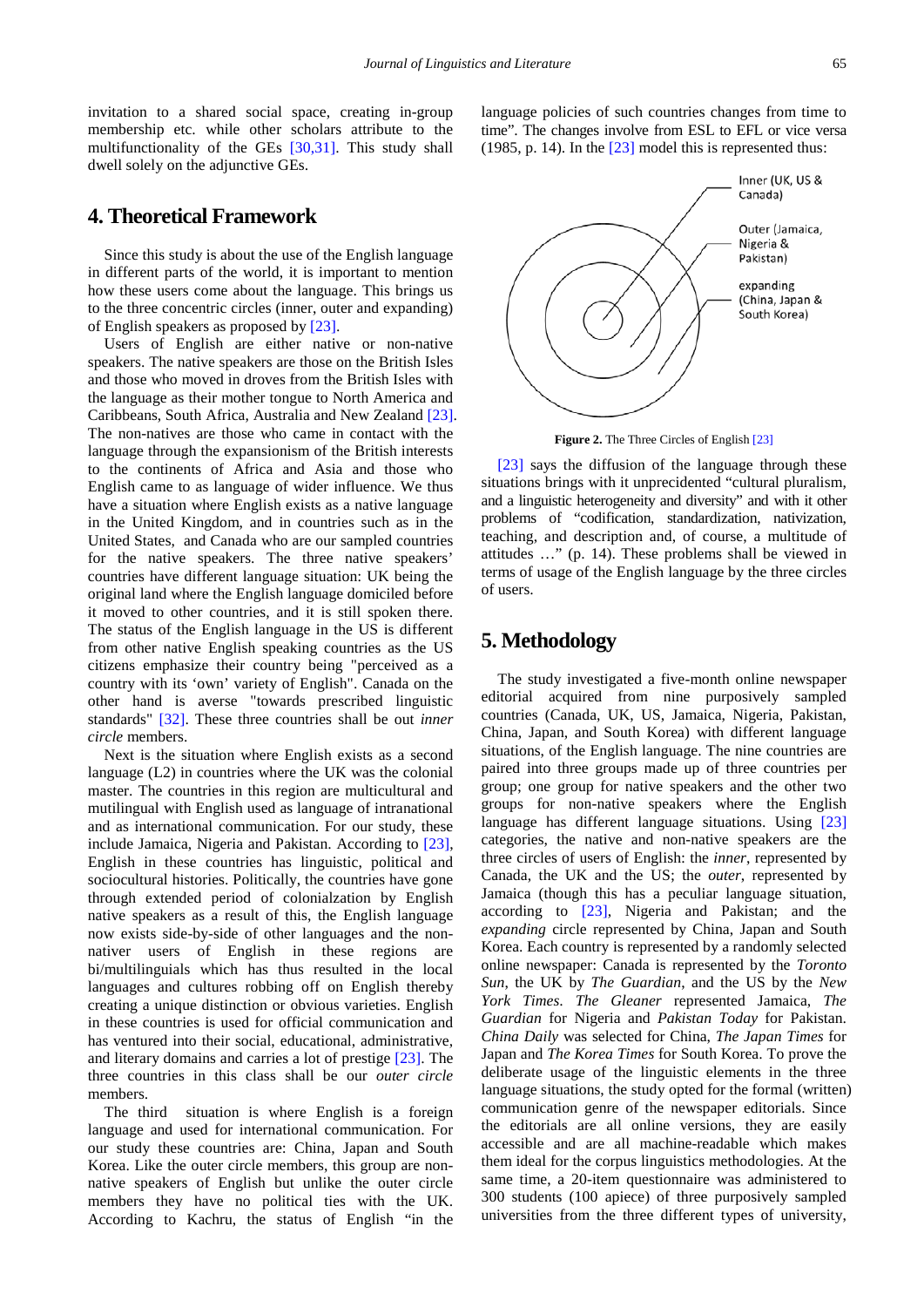the Federal (represented by the University of Uyo, Akwa Ibom State), State (represented by the University of Africa, Toru-Orua, Bayelsa State) and Private (represented by Elizade University, Ilara-Mokin, Ondo State), in Nigeria. The study is both corpus-based as the linguistic elements studied are pre-selected from previous studies and corpus-driven as instances of novel usage not previously studied are discovered from the corpus [\[33,34\].](#page-8-28) There is also representativeness in the use of the editorials as each of them represent an opinion and are all interactive [\[35\].](#page-8-29) The nine countries newspaper editorials were all downloaded on the internet from their respective websites (list websites) in the html format and converted to the plain text format after they have been edited to remove some extraneous materials and subjected to the *AntConc* [\[36\],](#page-8-30) a freeware corpus analysis toolkit for concordancing and text analysis was employed in searching for the linguistic elements in the corpus.

## **6. Results/Findings**

Though there are many adjunctive GEs in the corpus, only those with four or more tokens were identified. 18 of such elements are the focus of this study. They are: *and all (that), and any …, and every …, and everything, and many …, and no …, and so on, and some …, and such, and that, and the rest, and this, etc., stuff, kind of, sort of,* and *things like* **…**

The i*nner* circle members used the elements **252** instances in all which gives them 39.94% out of the 631

instances that the elements were used by members of the three circles. The three members, used 14 of the 18 AGEs. Canada used the items 50 times (7.92%) out of the 631 times every country in the corpus used them and 19.84% out of the 252 times the items were used. The UK had 21.87% by using the item 138 times out of the 252 times the items were used in the corpus which yielded 54.76% out the 252 tokens that the items were used by members of the circles. This makes her the highest user of the elements among the nine countries in the three groups of the corpus. The US had 10.14% of the 631 items with 64 uses which amounted to 25.40% of the 252 tokens of the group. The UK had the highest usage in the circle and Canada the least users of the AGEs.

The *outer* circle members had 236 uses in all with 37.40% of the 631 tokens that the items where used. Jamaica used the elements 54 times out of the 236 tokens with 8.56% that the elements recorded for the group. It is the least user of the elements with 22.88% of the 236 times that the items were used. Nigeria had 48.73% of the 236 times that the group used the items with 115 tokens out of the 631 tokens that the elements recorded for the corpus which gave it 18.23% of the total usage of the items. The 18.23% made Nigeria the second highest user, after Britain, of the elements among the three groups. Nigeria is also the only country that used 16 out of the 18 **AGEs** found in the nine countries corpus. Pakistan used the elements 67 times out of the 236 times the group used the items which gave her 10.62% usage of the total usage of the items and 28.39% of the 236 tokens recorded for the group.

| Table 1. Adjunctive General Extenders in Newspaper Editorials |  |  |  |
|---------------------------------------------------------------|--|--|--|
|---------------------------------------------------------------|--|--|--|

| Adjunctive General Extenders in Newspaper Editorials |                     |                |                     |                 |                         |                |                |                |                |                |       |
|------------------------------------------------------|---------------------|----------------|---------------------|-----------------|-------------------------|----------------|----------------|----------------|----------------|----------------|-------|
|                                                      | <b>Inner Circle</b> |                | <b>Outer Circle</b> |                 | <b>Expanding Circle</b> |                |                | <b>TOT</b>     | <b>AVE</b>     |                |       |
| Types of AGEs                                        | <b>CAN</b>          | UK             | <b>US</b>           | <b>JAM</b>      | <b>NIG</b>              | <b>PAK</b>     | <b>CH</b>      | <b>JAP</b>     | <b>SK</b>      |                |       |
| and all                                              | 5                   | $\overline{2}$ | 3                   | 1               | 17                      | $\mathbf{2}$   | $\overline{4}$ | 2              | 1              | 37             | 5.86  |
| and any                                              | $\theta$            | $\overline{0}$ | $\mathbf{1}$        | 2               | 1                       | $\Omega$       | $\Omega$       | 2              | $\Omega$       | 6              | 0.95  |
| and every                                            | $\mathbf{0}$        | $\overline{4}$ | $\mathbf{1}$        | 1               | 2                       | $\theta$       | $\overline{2}$ | $\mathbf{0}$   | $\Omega$       | 10             | 1.58  |
| and everything                                       | 1                   | $\overline{0}$ | $\overline{0}$      | $\theta$        | $\overline{2}$          | 1              | $\overline{0}$ | $\overline{0}$ | $\Omega$       | $\overline{4}$ | 0.63  |
| and many                                             | 6                   | 3              | $\overline{4}$      | 3               | 6                       | 1              | $\overline{4}$ | $\overline{4}$ | $\Omega$       | 31             | 4.91  |
| and no                                               | $\overline{4}$      | 8              | 1                   | $\theta$        | 5                       | $\overline{4}$ | $\overline{7}$ | $\overline{4}$ | $\overline{c}$ | 35             | 5.55  |
| and other                                            | $\overline{2}$      | 12             | 11                  | 8               | 8                       | $\overline{4}$ | $\mathbf{1}$   | $\mathbf{1}$   | $\overline{c}$ | 49             | 7.77  |
| and so on                                            | $\overline{0}$      | $\mathbf{0}$   | $\overline{0}$      | 1               | 5                       | 1              | $\overline{0}$ | 1              | $\overline{0}$ | 8              | 1.27  |
| and some                                             | 1                   | 5              | 5                   | $\Omega$        | 12                      | $\tau$         | 9              | 8              | $\overline{4}$ | 51             | 8.08  |
| and such                                             | $\theta$            | 1              | 1                   | 1               | 3                       | 1              | 1              | $\overline{0}$ | $\Omega$       | 8              | 1.27  |
| and that/those                                       | 16                  | 30             | 17                  | 19              | 30                      | 18             | 14             | 38             | 3              | 185            | 29.32 |
| and the rest                                         | $\overline{c}$      | 3              | $\mathbf{0}$        | $\mathbf{1}$    | 1                       | $\overline{0}$ | 3              | $\mathbf{0}$   | $\mathbf{1}$   | 11             | 1.74  |
| and this /these                                      | 1                   | $\overline{4}$ | 5                   | $\overline{4}$  | 12                      | $\tau$         | $\overline{4}$ | 1              | $\Omega$       | 38             | 6.02  |
| etc.                                                 | $\mathbf{1}$        | $\Omega$       | $\Omega$            | $\mathbf{1}$    | 1                       | 12             | $\Omega$       | $\mathbf{0}$   | $\Omega$       | 15             | 2.38  |
| kind of                                              | 5                   | 55             | $\tau$              | $7\phantom{.0}$ | 9                       | $\overline{4}$ | $\overline{2}$ | 5              | 11             | 105            | 16.64 |
| sort of                                              | 3                   | $\tau$         | $\overline{4}$      | 3               | 1                       | $\overline{4}$ | $\Omega$       | $\mathbf{1}$   | 1              | 24             | 3.80  |
| things like                                          | 1                   | 1              | $\overline{2}$      | $\overline{0}$  | $\Omega$                | 1              | $\overline{0}$ | $\overline{0}$ | $\Omega$       | 5              | 0.79  |
| stuff                                                | $\overline{c}$      | 3              | $\overline{c}$      | 2               | $\Omega$                | $\theta$       | $\Omega$       | $\Omega$       | $\Omega$       | 9              | 1.43  |
| Total                                                | 50                  | 138            | 64                  | 54              | 115                     | 67             | 51             | 67             | 25             | 631            | 100%  |
|                                                      | 252 (39.94%)        |                |                     | 236 (37.40%)    |                         | 143 (22.66%)   |                |                |                |                |       |
| <b>Countries Total Average</b>                       | 7.92                | 21.87          | 10.14               | 8.56            | 18.23                   | 10.62          | 8.08           | 10.62          | 3.96           | 100%           |       |
| country/Circle Average                               | 19.84               | 54.76          | 25.40               | 22.88           | 48.73                   | 28.39          | 35.66          | 46.85          | 17.48          | 100%           |       |

**LEGEND: AGEs** (adjunctive general extenders), **TOT** (total), **AVE** (average), **CAN** (Canada), **UK** (United Kingdom), **US** (United States), **JAM**  (Jamaica), **NIG** (Nigeria), **PAK** (Pakistan), **CH** (China), **JAP** (Japan), **SK** (South Korea).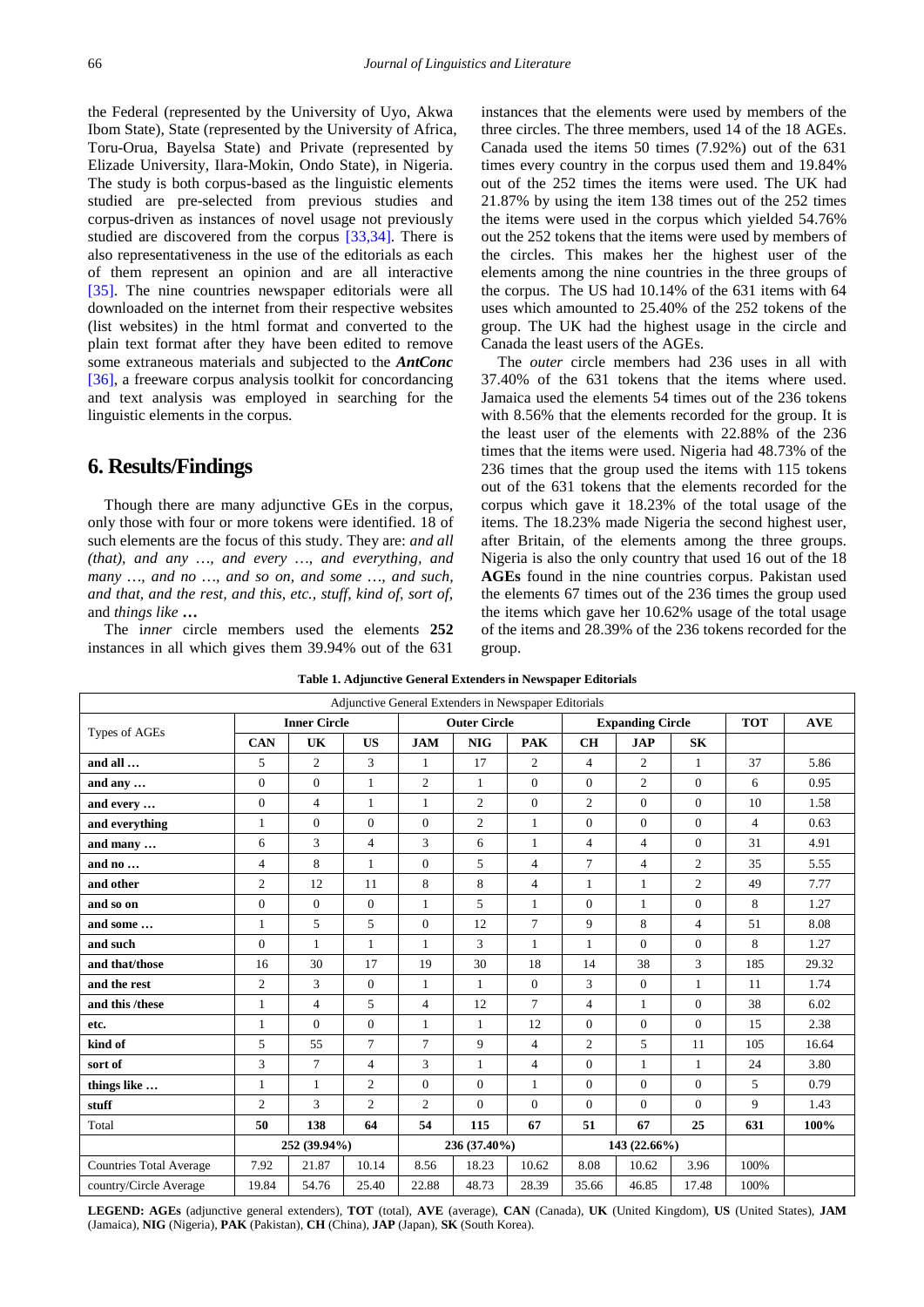For the *expanding* group, South Korea used the elements 25 times that gave her 3.96% usage of the 631 tokens recorded by the three groups. South Korea is also the least user of all the nine countries the study covered. The country also recorded the least amount of **AGEs** used with only eight of the 18 items the study covered as it recorded 17.48% of the 143 tokens the group recorded. Japan had 67 tokens with 10.62% general usage and 46.85% of the group's usage. China had 51 tokens of the 631 hits of the study which gave it 8.08% of the total usage and 35.66% of the 143 instances of the expanding group's usage.

## **7. Discussion**

The research questions raised earlier in the study are discussed here:

i. what are the adjunctive GEs identified in the newspaper editorials?

AGEs abound in the nine-country corpus, but the one this study focused on are those with four or more hits. There are 18 of such AGEs. They are: *and all (that), and any …, and every …, and everything, and many …, and no …, and so on, and some …, and such, and that, and the rest, and this, etc., stuff, kind of, sort of,* and *things like …*

ii. are the adjunctive GEs deliberate vague discourse elements?

It can be argued that the linguistic elements covered in the study are deliberate vague discourse elements. In every of the situation where the elements are used, careful examination of the element show that they are deliberately used instead of the randomly putting words together.

22. For some people, in some parts of the world, Islamophobia basically equals blasphemy – covering any *and all* criticism of Islam (*TS*, March 24, 2017).

Here, rather than the paper listing the criticism of Islam which would be from different perspective: Christianity, atheisms, westernisation, liberalism, gender and the rest, the paper has limited itself to using a term that readers can draw inferences from. It will be a waste space if the criticisms against Islam were to be listed. It would bore readers and chances are that the criticism that would be mentioned would not be all-embracing as the writer(s) of editorials would have general and not specialist knowledge on the topics covered in the editorials. Rather than waste space, bore readers and be accused of not having adequate knowledge on the topic of discourse, the paper resulted to using the adjunctive general extender to present a positive image of itself to her audience.

This is noticed in the following example from the corpus:

23. Death by crucifixion was the greatest symbol of the rejection of Jesus *and everything* he stood for by the religious and political authorities of the day.(*NTG*, 16 April 2017)

Jesus stood for relief, hope, selflessness, love, peace, faithfulness, promise of a better, more organised and caring kingdom greater than Rome, and everlasting life to mention a few. To the Romans, the crucifixion of Jesus was a statement to the whole Judea and other regions of the empire, other preachers and religious sect in the kingdom, particularly in Judea that the Romans would

deal swiftly with anyone foments trouble for the smooth running of the government. Rather than use about 20 words to describe the things Jesus stood for, the paper has used two words *and everything* to cover what Jesus stood for. In doing this, it has saved time and space as well spared the audience with boring details and has relied on the shared background knowledge of history, religion, sociology and other spheres of knowledge to minimise the amount of words and space spent on the idea of what transpired in the crucifixion of Jesus and the exigencies of the ruling power.

This is also noticed in the following example, from the corpus:

24. The program is a blueprint for national economic development and dominance in the critical industries of the post-industrial economy: cloud computing, artificial intelligence, robotics, 5G communications *and the like* (*TJP*, Jun 18, 2018).

The paper could go on listing "critical industries of the post-industrial economy" but stopped after the fourth item and expects the audience to fill the gap from their sphere of knowledge world. In the view of [\[25\]](#page-8-24) though done with the spoken interaction in mind, they can be applied to written interaction: these elements:

- create rapport with listener (audience),
- invite listener (audience) to complete the general set by means of shared knowledge,
- condenses discourse if, through shared knowledge, the listener (audience) can reconstruct the set

iii. what is the frequency of usage of the adjunctive GEs in the newspaper editorials, on country by country basis?

As mentioned earlier, the nine countries used the AGEs 631instances in the following order:

Canada 50, the UK 138, US 64, Jamaica 54, Nigeria 115, Pakistan 67, China 51, Japan 67, South 25. The UK used the elements the most while South Korea used them the least. In terms of the group, the *inner* used the elements 252 (39.94%) times, the *outer* 236 (37.40%) and the *expanding* 143 (22.66%) times.

iv. do the adjunctive GEs perform pragmatic specific functions in discourse? (check  $[17,25]$ )As in previous studies, the **AGEs** in the study could be attributed with specific pragmatic function of discourse. According to [\[11\],](#page-8-17) the **AGEs** indicate that there is "more" to be said on the part of the speaker but has be left unsaid "because the speaker assumes that the speaker and hearer share an intersubjective understanding which will enable the hearer to make sense of the speaker's message without further elaboration …"

25. Despite that ambiguity, Canada *and the rest* of the G7 meet this week to discuss options moving forward. Clearly, were all on the same page when it comes to fighting ISIS (*TS*, April 10, 2017).

The paper could have gone ahead to list the other members of the G7 (US, Japan, Germany, UK, France, Japan and Italy) but stops at the mention of one of the seven, Canada and left the other six members out (unsaid) through the assumption of the interlocutors' "share an intersubjective understanding" with the use of the linguistic element *and the rest.*

In the same vein, the **AGEs** as exemplified by *and everything* could be used to intensify, to emphasize or highlight a previous part of an assertion or question [\[11\]:](#page-8-17)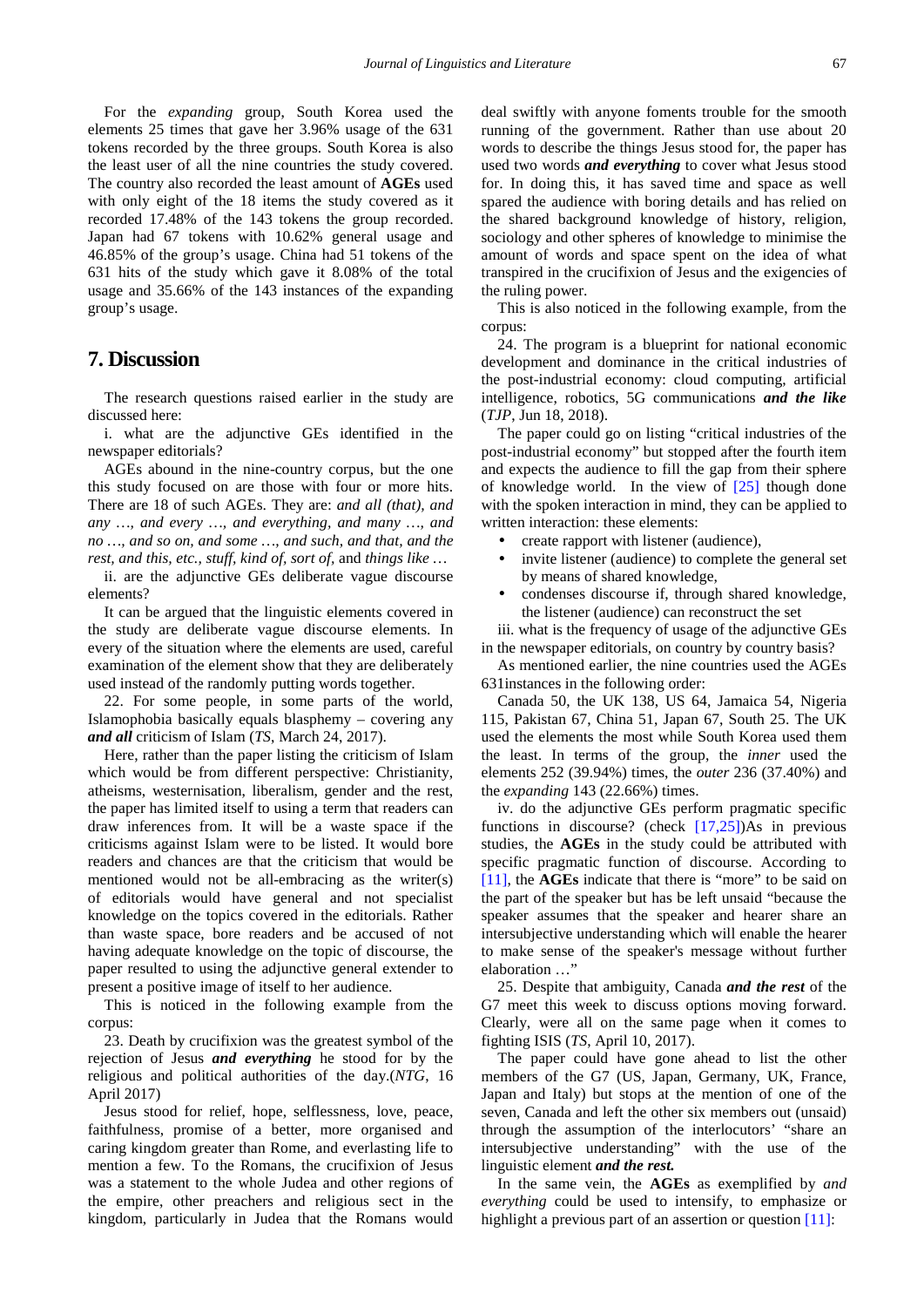26. Unfortunately, the Trump administration's senseless approach to the Afghan war, *and everything* associated of course, has prompted equally irrational reactions in Afghanistan and Pakistan (PT, September 3, 2017).

Part of the things associated with "the Afghan war" include killing, maiming, destruction of lives and properties, displacement, trauma, general insecurity and chaos. The paper didn't list all these point in talking of the senselessness that the approach Trump administration has brought to the Afghan war so has used the AGE, to intensify "a previous part of an assertion" – the senselessness. The papers use the **AGEs** to say without stating it that the audience that alternatives may exist, which the audience knows exist and above all the audience knows what the papers mean [\[11\].](#page-8-17) 

v. are the usage of the adjunctive GEs "conditioned by social factors" as ascribed by earlier scholars [\[37\]?](#page-8-31)

Unlike previous studies [\[19,37\]](#page-8-13) that were spoken discourse based, ours is written discourse based; that means we could not attribute the use of the elements to a factor that have conditioned the use of any of the items by the different groups that the study covered. The only factor that would have conditioned the use of the elements would be the need to be brief in their use of words but not any social factor as in the previous studies.

vi. are there differences in the rate of use of the English adjunctive GEs among native and non-native users of English ?

**Table 2. Adjunctive General Extenders in Newspaper by Circles**

| <b>Adjunctive General Extenders in Newspaper by Circles</b> |                                           |                |                |                |        |  |  |
|-------------------------------------------------------------|-------------------------------------------|----------------|----------------|----------------|--------|--|--|
| <b>Types of AGEs</b>                                        | Outer<br><b>Expanding</b><br><b>Inner</b> |                | <b>TOT</b>     | <b>AVE</b>     |        |  |  |
| and all                                                     | 10                                        | 20             | $\tau$         | 37             | 5.86   |  |  |
| and any $\dots$                                             | 1                                         | 3              | $\overline{c}$ | 6              | 0.95   |  |  |
| and every                                                   | 5                                         | 3              | $\overline{2}$ | 10             | 1.58   |  |  |
| and everything                                              | $\mathbf{1}$                              | 3              | $\overline{0}$ | $\overline{4}$ | 0.63   |  |  |
| and many                                                    | 13                                        | 10             | 8              | 31             | 4.91   |  |  |
| and no                                                      | 13                                        | 9              | 13             | 35             | 5.55   |  |  |
| and other                                                   | 25                                        | 20             | $\overline{4}$ | 49             | 7.77   |  |  |
| and so on                                                   | $\overline{0}$                            | 7              | $\mathbf{1}$   | 8              | 1.27   |  |  |
| and some                                                    | 11                                        | 19             | 21             | 51             | 8.08   |  |  |
| and such                                                    | $\overline{c}$                            | 5              | $\mathbf{1}$   | 8              | 1.27   |  |  |
| and that/those                                              | 63                                        | 67             | 55             | 185            | 29.32  |  |  |
| and the rest                                                | 5                                         | $\overline{c}$ | $\overline{4}$ | 11             | 1.74   |  |  |
| and this /these                                             | 10                                        | 23             | 5              | 38             | 6.02   |  |  |
| etc.                                                        | $\mathbf{1}$                              | 14             | $\overline{0}$ | 15             | 2.38   |  |  |
| kind of                                                     | 67                                        | 20             | 18             | 105            | 16.64  |  |  |
| sort of                                                     | 14                                        | 8              | $\overline{c}$ | 24             | 3.80   |  |  |
| things like                                                 | $\overline{4}$                            | 1              | $\Omega$       | 5              | 0.79   |  |  |
| stuff                                                       | $\overline{7}$                            | $\overline{c}$ | $\overline{0}$ | 9              | 1.43   |  |  |
| <b>Total</b>                                                | 252                                       | 236            | 143            | 631            | 100.00 |  |  |
| <b>Circle Average</b>                                       | 39.94%                                    | 37.40%         | 22.66%         | 100%           |        |  |  |

As shown in [Table 4,](#page-7-0) there are differences in the rate of usage of the elements by the three groups. On the overall usage, the *inner* group used the elements more than the other two members. On individual basis, the usage of the elements is divided. For example, the items: *and all … and that/those*, & *and this /these* were used most by the Outer group while *and many …, and other, kind of, sort of & stuff* were most used by the inner group. *and no …* had the same frequency of usage by the *expanding* and *inner* groups. *and some …* was most used by the *expanding*  group.

vii. are there differences in the English adjunctive GEs used by the native and non-native speakers?

The difference in usage between the native and nonnative speakers is not too significant as both parties used the elements liberally. Both groups have 127 difference instances between them. If the three groups are to be viewed individually, the three members of the inner groups could be said to use the items more than the other six members of outer and expanding circles. If however the outer and expanding groups are viewed jointly as non-native members, they have (236 and 143 respectively) 379 tokens.

viii. are there novel forms of the adjunctive GEs not formally paid attention to, in discourse?

There are no novel forms of the adjunctive GEs not formally paid attention to, in discourse, in the corpus of the nine countries studied

Previous studies, [\[38\]](#page-8-32) for example, found that, although native and non-native English speakers used a similar range of expressions, native speakers use more vague expressions than non-native speakers. In our study, like that of [\[37\],](#page-8-31) we also found out that the native and the nonnative speakers use similar AGEs but that the native speakers use the elements more than the native speakers. The three countries in the *inner* circle used the elements 252 (39.94%) instances out of the 631 times that the elements were used, in the corpus. This is followed by the outer circle while the expanding circle used the items the least. None of the three groups used the whole 18 items the study focused on. The three members of the inner group used 14 out of the 18 studied. Two out of the *outer* (Nigeria and Pakistan) used 16 out of the 18 while Jamaica use 15 of the elements. The *expanding* group members used the items moderately as both China and Japan used 11 out of the 11 items studied will South Korea only eight of the items which is the least by any country. It is also of importance to stress that Japan, a member of the expanding circle used a particular **AGE**, *and that*, more than the native speakers and those who English is an official language. Japan used the item 38 times which is 20.54% of the 185 instances that the element was used. On the overall, Japan, used the AGEs more than both Canada and the US who are native speakers' country as well as Jamaica and Pakistan who the English language is an official language for but was five instance lesser than the UK.

It is also of note to state that the use of *stuff* without a connector is apparent in the three members of the *inner* circle and a member (Jamaica) of the *outer* circle but none at all by members of the *expanding* circle. This is seen in examples such as:

1. The early word is that it's pretty mundane *stuff* (*NYT*, May 10, 2017).

2. Who needs satire when Liberal cabinet ministers … say *stuff* like this? (TS, February 05, 2017)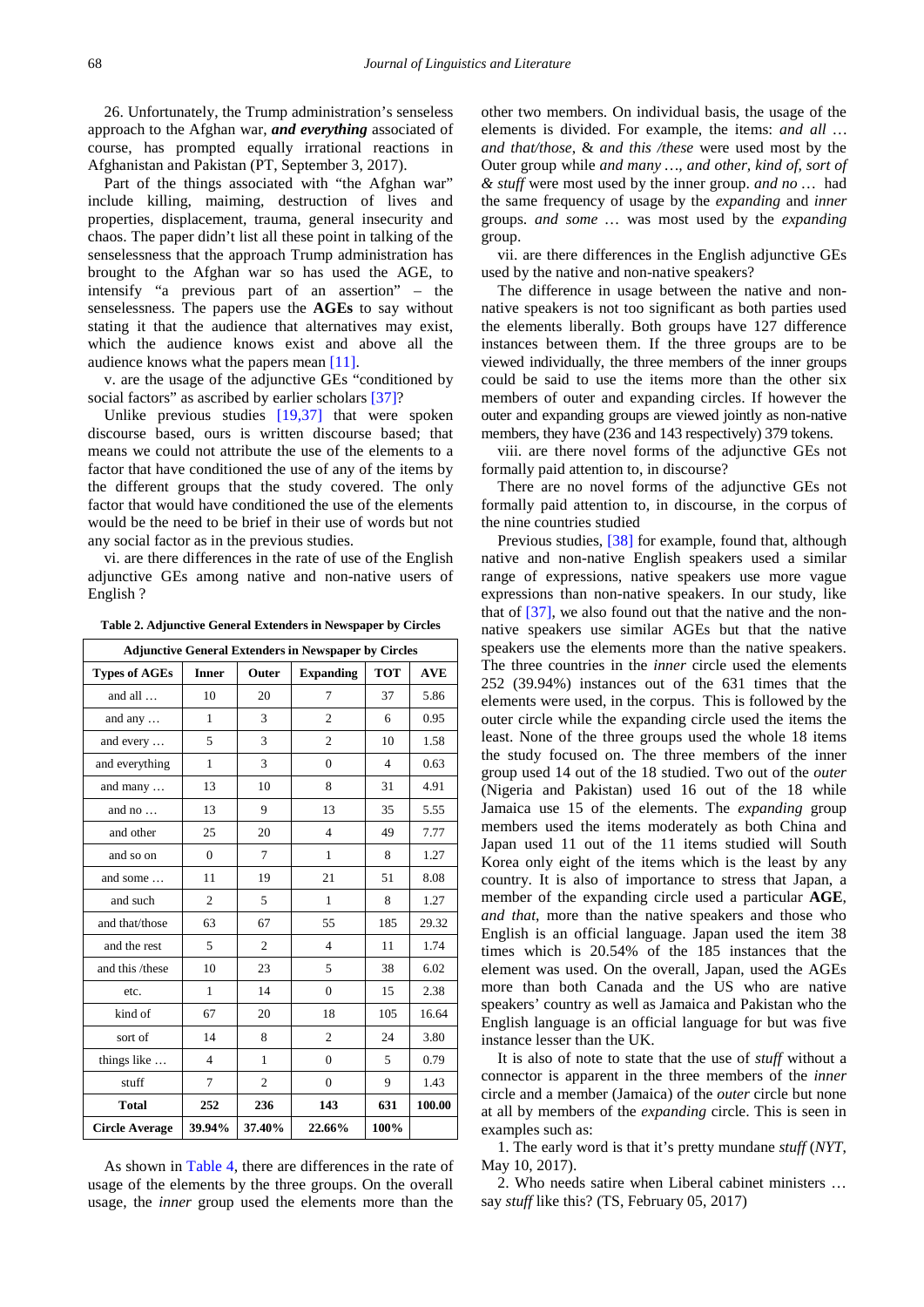This confirms [\[28\]](#page-8-23) claim that the "connective can be deleted  $(\emptyset)$  things like that)". In the five instances where *stuff* was used, the connective *and* was not included.

Also commenting on previous studies, [\[39\]](#page-8-33) reported the GE form *and that* is very common in British dialects [\[30,40\]](#page-8-26) but not in North American dialects. We would report that from our study, this claim does not match ours as the element is prevalent in all the users – whether native or non-native speakers English. *and that/those* is the most used of the elements (185) by the three group: inner (63; 34.05%), outer (67; 36.22%), expanding (55; 29.73%) with a 29.32% average in the whole usage of the 18 linguistic elements.

According to "Also [\[30\]](#page-8-26) quoting the Oxford English Dictionary states that *and that* is a substandard speech element and an indicator of social class. The element is prevalent in our study that is focused a formal written discourse. Our study therefore does not support the idea of *and that* being "a substandard speech element and an indicator of social class" as there is no class in indicator(s) among the users of the three circles that this study focused on. At the same time, since the corpus is mainly written newspaper editorials, the idea of the elements being speech elements is also ruled out.

**Hypothesis One:** The human communication through the use of the English adjunctive GEs is not explicit all the time among the users of English in Nigeria on the basis of gender

**Table 3. Independent t-test of the difference in the responses of male and female students towards the inexplicitness in human communication**

<span id="page-7-1"></span>

| <b>Variable</b> | N | <b>Mean</b> | <b>Standard</b><br><b>Deviation</b> | df  |          | $Sig. (2-tailed)$ |
|-----------------|---|-------------|-------------------------------------|-----|----------|-------------------|
| Male            |   | 134 37.99   | 4.21                                | 298 | $-0.429$ | 0.668             |
| Female          |   | 166 38.21   | 4.76                                |     |          |                   |

 $\alpha = 0.05$ .

[Table 3](#page-7-1) shows that the number of respondents are made up of 134 males and 166 females with mean and standard deviation of 37.99 (4.21) and 38.21 (4.76) for male and female students respectively. The degree of freedom is 298, the t-value is -0.429 and the p-value is 0.668. Testing the hypothesis at 0.05 (alpha value) significant level, the p-value (0.668) is greater than the alpha value. This means that there is no difference and the null hypothesis is retained. Conclusively, the human communication through the use of the English adjunctive GEs is not explicit all the time among the users of English in Nigeria on the basis of gender.

**Hypothesis Two:** The English adjunctive GEs in the sampled newspaper editorials do not make the editorials inexplicit among first year undergraduate students in the Federal, State and Private universities in Nigeria.

**Table 4. Analysis of Variance (ANOVA) showing the difference in the responses of first year students in terms of the types of university**

<span id="page-7-0"></span>

| Variable          | Sum of<br>squares | df  | Mean<br>square | F     | $Sig. (2-tailed)$ |
|-------------------|-------------------|-----|----------------|-------|-------------------|
| Between<br>Groups | 28.047            | 2   | 14.023         |       |                   |
| Within Groups     | 9974.870          | 297 | 33.585         | 0.418 | 0.659             |
| Total             | 10002.917         | 299 |                |       |                   |

[Table 4](#page-7-0) shows the Analysis of Variance (ANOVA) of the difference in the responses of students in terms of their universities. The table shows F-value of 0.418 and p-value  $= 0.659$ . Testing the hypothesis at the 0.05 significant level, the p-value (0.659) is greater than the alpha value (0.05). This shows that there is no significant difference and the null hypothesis is retained. Conclusively, the English adjunctive GEs in the sampled newspaper editorials do not make the editorials inexplicit among first year undergraduate students in the Federal, State and Private universities in Nigeria.

## **8. Implications of the Study**

Borrowing from the opinion of [\[23\],](#page-8-19) we could say, despite "...the *Englishization* of other world languages", the English language has not deviated from the language it started as in terms of meaning, from the perspective of the GEs as the native and non-native speakers in the three circles use the AGEs in the newspaper editorials. That the forms used in the inner, outer and expanding circles are the same, we could say the "decontrol" that [\[23\]](#page-8-19) mentioned does not apply to the adjunctive GEs as the "universally acceptable standards are *not* absent".

Another implication is that some elements, for example, *and that* that were classified as informal and substandard speech tagged as an indicator of social class has moved away from the tag and used by all the three circles, as a matter of fact used more by the inner circle than the other two. This means the line between formal and informal usage of elements in discourse is gradually if not totally thinned out  $[12,16]$ .

## **9. Conclusion**

The study concludes that humans deliberately make their communication vague, through the use of these and other linguistic elements. Viewed from the perspective of the English language, we see how both native speakers (represented by Canada, the UK and US; as well as Jamaica, Nigeria and Pakistan; and China, Japan and South Korea) the non-native speakers used the vague discourse liberally. With 631 between then them, both native and non-natives are both comfortable with the use of the elements and non-native speakers could be adjudged to be proficient in the usage of the elements.

The language situation in the nine countries studied could not be adjudged as a determining factor in the usage of the elements as countries in the outer and expanding circles have more usage of the elements than countries in the inner circles.

On whether the use of the elements is conditioned by the linguistic creativity of the users cannot also be ascertained as virtually all the users, native and non-native speakers alike use the elements profusely does the idea of linguistic creativity could not be sustained as the elements are used appropriately by all the users.

With the pattern of use and the function they perform in the corpus of the study, we would conclude that the English AGEs are deliberate vague discourse-pragmatic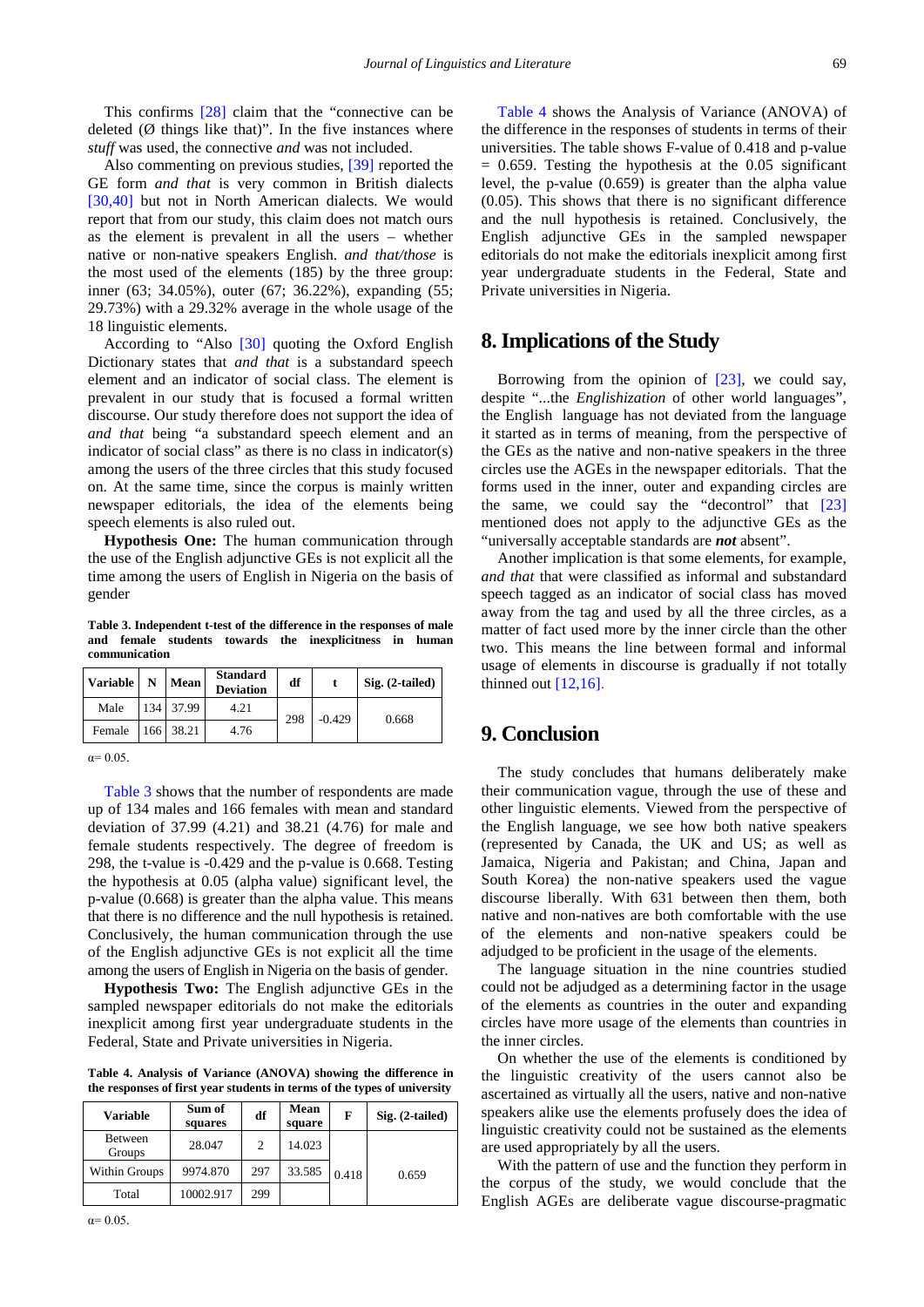elements in discourse in the nine countries newspaper editorials.

We would also conclude that there are no variations in the pattern of usage of the elements by the nine sampled countries.

# **Statement of Competing Interests**

The authors have no competing interests.

#### **List of Abbreviations**

**TOT** (total), **AVE** (average), **CAN** (Canada), **UK**  (United Kingdom), **US** (United States), **JAM** (Jamaica), **NIG** (Nigeria), **PAK** (Pakistan), **CH** (China), **JAP** (Japan), **SK** (South Korea).

*China Daily (CD), Toronto Sun (TS), The Guardian, UK, (UTG), Pakistan Today (PT), The* Japan Times (**TJP**), *The Gleaner*, Jamaica (**TGJ**), *The Guardian*, Nigeria (**NTG**), the *New York Times* (**NYT**) and *The Korean Times* (**TKT**).

#### **References**

- <span id="page-8-0"></span>[1] Wenzhong, Z. and Jingyi, "A pragmatic study on the functions of vague language in commercial advertising". *English Language Teaching*, 6 (6). 103-112. 2013.
- <span id="page-8-1"></span>[2] Cutting, J, "Introduction". In J. Cutting (Ed.), *Vague language explored,* Palgrave Macmillan, Hampshire/New York, 2007, 3-17.
- <span id="page-8-4"></span>[3] Channell, J, *Vague language*, Oxford University Press, Oxford, 1994.
- <span id="page-8-15"></span>[4] Jucker, A. H., Smith, S. W., and Ludge, T, "Interactive aspects of vagueness in conversation", *Journal of Pragmatics*, *35*. 1737-1769. June 2003.
- [5] Shi, Y, "Exploring the communicative functions of pragmatic vagueness as a discursive strategy", *Open Journal of Modern Linguistics*, *5*. 225-231. 2015.
- [6] Wishnoff, J. R, "Hedging your bets: L2 learners' acquisition of pragmatic devices in academic writing and computer-mediated discourse", *Second Language Studies*, 19 (1). 119-148. 2000.
- <span id="page-8-2"></span>[7] Cheng, W. and O'Keeffe, A, "Vagueness". In C. Aijmer, K. & Rühlemann (Ed.), *Corpus pragmatics: A handbook,* Cambridge University Press, Cambridge, 2015, 360-378.
- <span id="page-8-5"></span>[8] Thornbury, S. and Slade, D, *Conversation: From description to pedagogy*. Cambridge University Press, Cambridge, 2006.
- <span id="page-8-3"></span>[9] Zhang, Q, "Fuzziness - vagueness - generality – ambiguity", *Journal of Pragmatics*, 29. 13-31. 1998.
- <span id="page-8-22"></span>[10] O'Keeffe, A, "Like the wise virgins and all that Jazz': Using a corpus to examine vague categorisation and shared knowledge". In U. C. & T. A. Upton (Ed.), *Applied corpus linguistics: A multidimensional perspective,* Rodopi, Amsterdam/New York, 2004, 120.
- <span id="page-8-17"></span>[11] Overstreet, M, *Whales, candlelight, and stuff like that: General extenders in English discourse*, Oxford University Press, New York/Oxford, 1999.
- <span id="page-8-6"></span>[12] Ewata, T. O, *Analysis of English general extenders in Nigerian newspaper editorials*. Adekunle Ajasin Universty, Akungba-Akoko, Ondo State, Nigeria, 2014.
- <span id="page-8-7"></span>[13] Prince, E., Frader, J. and Bosk, C, "On hedging in physicianphysician discourse". In R. D. Pietro (Ed.), *Linguistics and the professions,* Ablex, Norwood, NJ, 1982, 83-97.
- <span id="page-8-8"></span>[14] Rowland, T, "Well maybe not exactly, but it's around fifty basically?: Vague language in Mathematics classroom". In J. Cutting (Ed.), *Vague language explored,* Palgrave Macmillan, Hampshire/New York, 2007, 79-96.
- <span id="page-8-9"></span>[15] Cotterill, J, "I think he was kind of shouting or something: Uses and abuses of vagueness in the British ourtroom". In J. Cutting

(Ed.), *Vague language explored,* Palgrave Macmillan, Hampshire/New York, 2007, 97-114.

- <span id="page-8-10"></span>[16] Ewata, T. O, "Linguistic hedging: Conflict management tool in academic discourse". *Modern Research Studies*, 4 (4). 536-554. 2017.
- <span id="page-8-11"></span>[17] Aijmer, K, "What happens at the end of our utterances? The use of utterance final tags introduced by 'and'and 'or'", in 8th Scandinavian Conference of Linguistics, 1985, 366-389.
- <span id="page-8-12"></span>[18] Meyerhoff, M. "A sort of something". Hedging Strategies on Nouns. *Working Papers on Language, Gender and Sexism*, 2 (1). 59-73. 1992.
- <span id="page-8-13"></span>[19] Dubois, S, "Extension particles, etc". *Language Variation and Change*, 4 (2). 163-203. 1992.
- <span id="page-8-14"></span>[20] Norrby, C. and Winter, J, "Affiliation in adolescents' use of discourse extenders", in Proceedings of the 2001 conference of the Australian Linguistic Society, 2002.
- <span id="page-8-16"></span>[21] Carroll, R, "Historical English phraseology and the extender tag". *Journal of the Spanish Society for Mediaeval English Language and Literature*, *15*, 7-37. 2008.
- <span id="page-8-18"></span>[22] Pichler, H, *The structure of discourse-pragmatic variation*, John Benjamins, 2013.
- <span id="page-8-19"></span>[23] Kachru, B. B, "Standards, codification and sociolinguistic realism: The English language in the outer circle". In H. G. Quirk, R. & Widdowson (Ed.), *English in the world: Teaching and learning the language and literatures,* Cambridge University Press, Cambridge, 1985, 11-30.
- <span id="page-8-20"></span>[24] Fernandez, J. and Yuldashev, A, "Variation in the use of general extenders and stuff in instant messaging interactions". *Journal of Pragmatics*, 43 (2610-2626). 2011.
- <span id="page-8-24"></span>[25] Tagliamonte, S. A. and Denis, D, "The Stuff of Change: General Extenders in Toronto, Canada". *Journal of English Linguistics*, 38(4). 335-368. 2010.
- [26] Wagner, S. E., Hesson, A. and Little, H. M, "The use of referential general extenders across registers". In *Discourse-pragmatic variation and change in English: New methods and insights,*  Cambridge University Press, Cambridge, 2016, 211-231.
- <span id="page-8-21"></span>[27] Brinton, L. J, *Pragmatic markers in English: Grammaticalization and discourse functions*, Mouton de Gruyter, Berlin/ New York, 1996.
- <span id="page-8-23"></span>[28] Aijmer, K, "General extenders in learner language. In S. Groom, N., Charles, M. & John (Ed.), *Corpora, grammar and discourse. In honour of Susan Hunston,* John Benjamins, Amsterdam, 2015, 211-233.
- <span id="page-8-25"></span>[29] Overstreet, M, "And stuff und so: Investigating pragmatic expressions in English and German". *Journal of Pragmatics*, *37*, 1845-1864. 2005.
- <span id="page-8-26"></span>[30] Aijmer, K, *English discourse particles,* (Vol. 10). 2002.
- [31] Cheshire, J, "Discourse variation, grammaticalization, and stuff like that". *Journal of Sociolinguistics*, 11(2). 155-193. 2007.
- <span id="page-8-27"></span>[32] Chambers, J. K, "Three kinds of standard in Canadian English". In W. L. C. (Ed.), *In search of the standard in Canadian English,* Strathy Language Unit, Queen's University, Kingston, Ont, 1986. 1-15.
- <span id="page-8-28"></span>[33] Tognini-Bonelli, E, *Corpus linguistics at work,* J. Benjamins, Philadelphia, Amsterdam, 2001, Vol. 6.
- [34] Biber, D, "A corpus-driven approach to formulaic language in English". International Journal of corpus linguistics, 14 (3). 275-311. 2009.
- <span id="page-8-29"></span>[35] Elyazale, N, "Characteristics of newspaper editorials: 'Chouftchouf' in 'Almassae' Moroccan newspaper as a case study", *New Media and Mass Communication*, 32, 21-43. 2014.
- <span id="page-8-30"></span>[36] Anthony, L. A, *Computer software*. Waseda University, Tokyo, Japan, 2011.
- <span id="page-8-31"></span>[37] Stubbe, M. and Holmes, J, "You know, eh and other" exasperating expressions": An analysis of social and stylistic variation in the use of pragmatic devices in a sample of New Zealand English". Language & Communication. Vol. 15 (1). 63-88. 1995.
- <span id="page-8-32"></span>[38] Drave, K, "Vaguely speaking: A corpus approach to vague language in intercultural conversations". *Language and Computers*, 36 (1). 25-40. 2001.
- <span id="page-8-33"></span>[39] Wagner, S. E., Hesson, A. and Little, H. M. (2016). The use of referential general extenders across registers. In *Discourse-pragmatic variation and change in English: New methods and insights,* Cambridge University Press, Cambridge, 2016, 211-231.